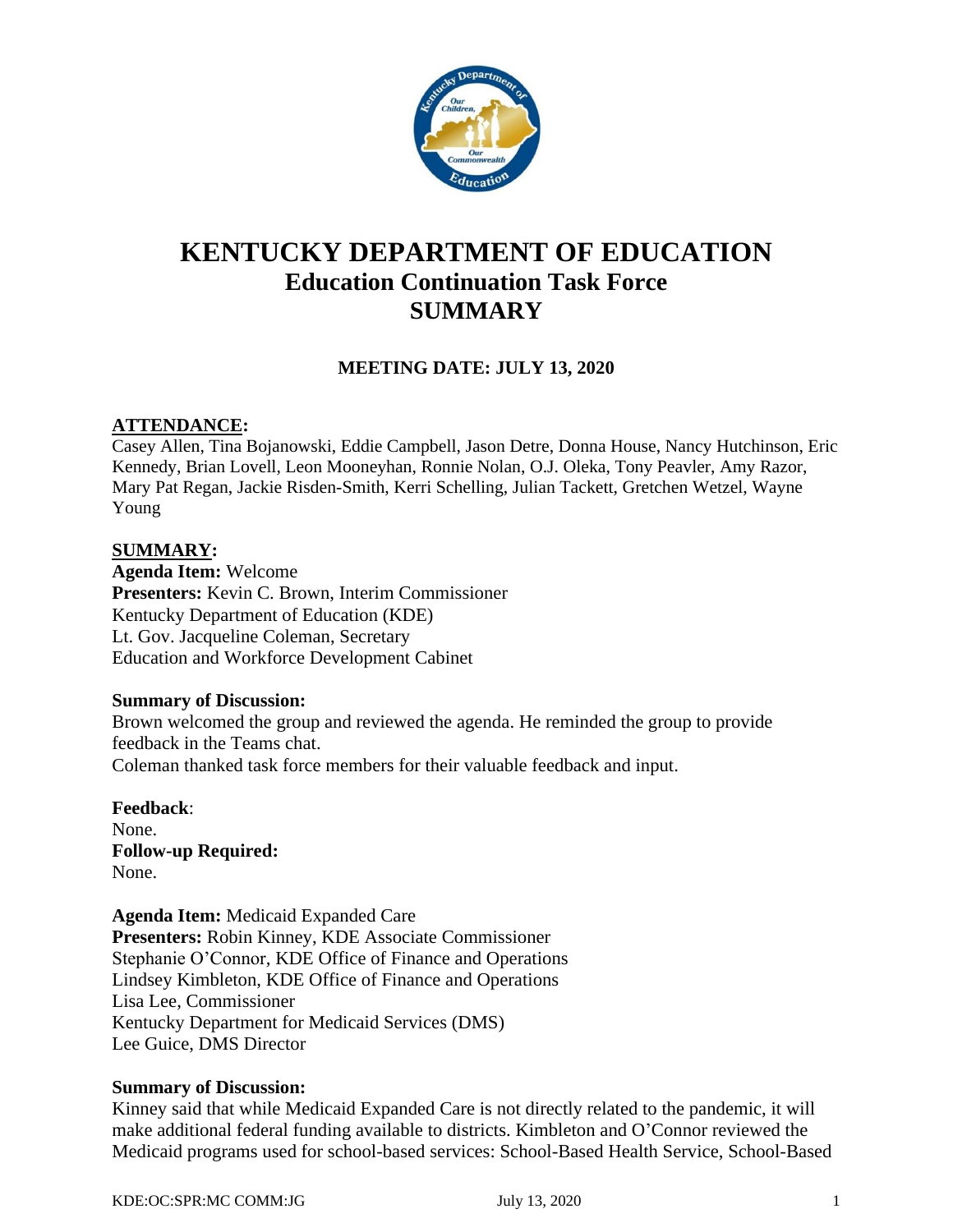Administrative Claiming (SBAC) and Cost Reporting/Settlement. Typically, schools are reimbursed for expenses when students receive Medicaid services that are identified in a student's Individualized Education Program (IEP) in school, such as occupational therapy and speech/language services. Expanded Care means districts can be reimbursed for Medicaid services that fall outside students' IEPs, if the students are eligible for Medicaid and the services are available to all students. Kimbleton and O'Connor detailed the requirements for reimbursement and which services are covered, and walked participants through an example of Medicaid Expanded Care in the school setting. Details can be found in the [presentation](https://education.ky.gov/CommOfEd/adv/Documents/Education%20Continuation/Expanded%20Care%20for%20Superintendents.pdf) used during the meeting.

**Question**: What cost is associated with administering the system? What kind of administrative staff will be needed? Why bring this in-house instead of continuing to contract with outside agencies which are already billing Medicaid?

**Answer**: Usually the district director of special education handles billing paperwork, and some districts are including the district health coordinator. Many schools contract with a billing agent who provides software where the service provider fills in the notes, thus providing the documentation for Medicaid reimbursement.

**Question**: Will mental health services provided by schools, as mandated by recent legislation, be covered under this program?

**Answer**: KDE is hopeful that mental health services will be eligible for Medicaid reimbursement, but there are several factors involved, based on whether the Expanded Care program requirements are met.

**Question**: Can only Medicaid-eligible students use the expanded care?

**Answer**: The program only allows billing for Medicaid eligible students, but the service must be available for free to all students. Previously, services were only billable if they were outlined in the IEP of a Medicaid-eligible student. So, for example, districts could not bill Medicaid when Medicaid-eligible students received services from a mobile dental service because that would not be identified in a student's IEP. Under expanded care, districts will now be able to bill Medicaid for services and receive partial reimbursement for students who are eligible for Medicaid. It is important to note that services only qualify as billable if they are available for free to all students in the school.

**Question**: Exactly which students are eligible?

**Answer**: It is difficult to predict which students are eligible, but best practice is for districts to obtain dual parental consent for all students. The billing software will pick it up and bill appropriately.

**Question**: The Centers for Medicare and Medicaid Services (CMS) has identified contact tracing as a billable Medicaid service, so why is it not identified as an allowable expense for expanded care during school reopening?

**Answer**: DMS staff are unaware that CMS has identified contact tracing is a reimbursable Medicaid service, so staff will research the possibility. Update: DMS confirmed that the policy regarding contact tracing has not changed. DMS will not add contact tracing as a billable service. The Department for Public Health (DPH) has a contract with Deloitte to perform contact tracing activities.

**Question**: If students are deaf or hard of hearing and receiving a covered service, would interpreters used during the service also be a billable expense?

**Answer**: Interpreters are a billable service when they are used during IEP services, such as occupational therapy. All-day interpreters are not covered under expanded care.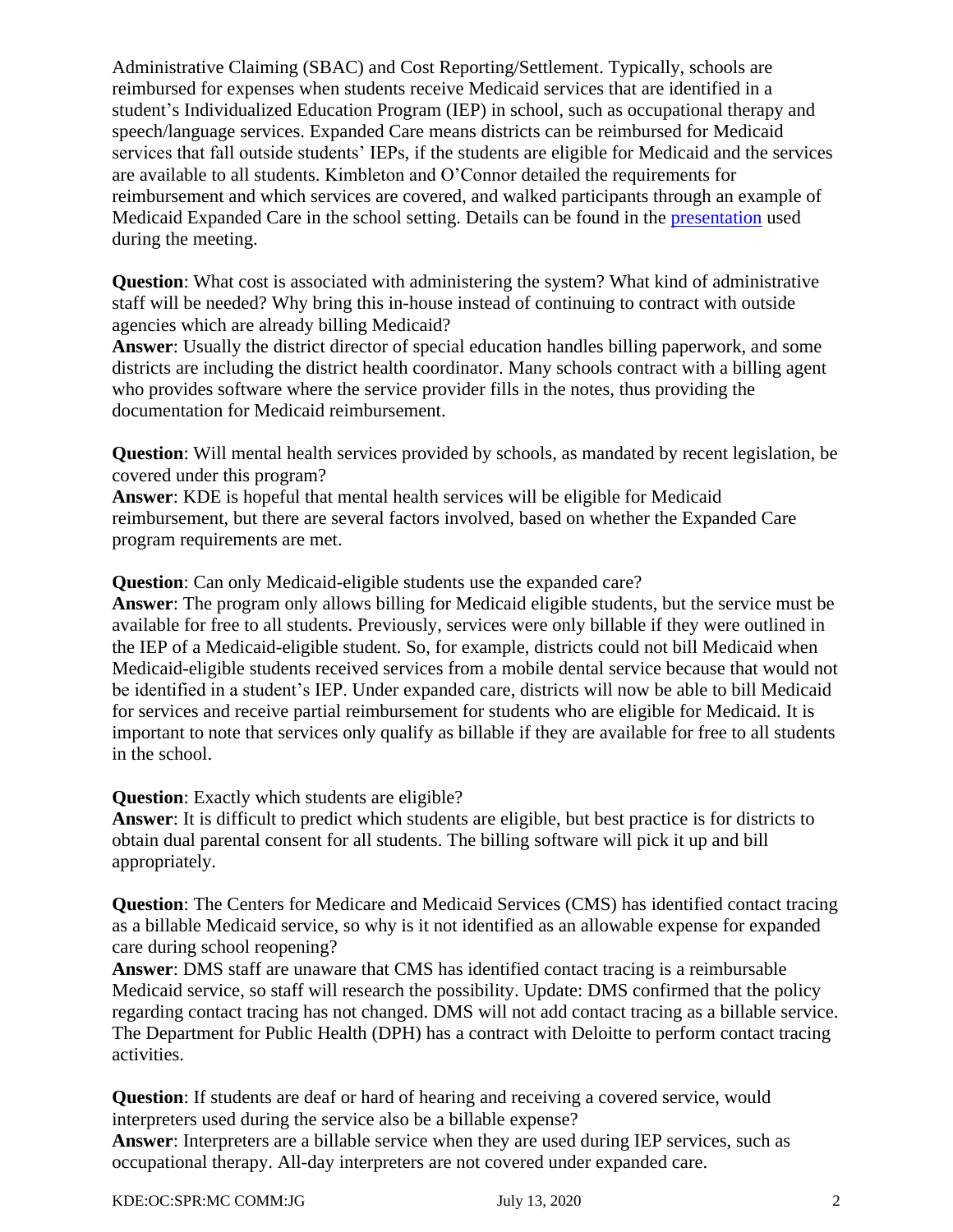**Question**: If an outside contractor comes to provide services, who bills Medicaid? The contractor or the district?

**Answer**: Both cannot bill, so that is between the contractor and the school. Districts are encouraged to check their contractual obligations.

### **Feedback:**

This will be a source of additional funding for schools, which is very important and helpful, but it will not be a massive flow of funds and will not provide for all health services to be fully covered for all kids. Districts will have to plan carefully to take advantage of this fully and properly.

#### **Follow-up Required:**

None.

**Agenda Item:** Career and Technical Education Guidance **Presenters:** David Horseman, Associate Commissioner KDE Office of Career and Technical Education Tom Thompson, Director KDE Office of Career and Technical Education

#### **Summary of Discussion:**

Horseman and Thompson shared details of how students will return to Career and Technical Education (CTE) centers to complete industry recognized certifications and lab-based dual credit courses. Priority should be given to students who were seniors during the 2019-2020 school year. The four topics covered in [KDE's guidance document](https://education.ky.gov/comm/Documents/COVID%20Guidance%20-%20Plan%20for%20Reopening%20Secondary%20CTE%20Labs%20During%20Summer%202020%20-%20FINAL.pdf) are general requirements, arrival and dismissal, transition between classrooms and labs and area-specific guidance. Brown thanked the Kentucky Community and Technical College System and the Council on Postsecondary Education for making facilities available to Kentucky's high school students this summer before our facilities were able to open.

**Question**: Is information available regarding the success of the implementation of health guidelines?

**Answer**: KDE has not been informed of any health issues or concerns that have occurred as students have returned to instruction.

**Feedback:** None.

**Follow-up Required:** None.

**Agenda Item:** Workplace Health and Safety Guidance **Presenters:** Angela McDonald, School Nurse Consultant and Kay Kennedy, Office of Finance and Operations, Kentucky Department of Education

#### **Summary of Discussion:**

Kennedy and McDonald shared the [Workplace Health and Safety guidance document](https://education.ky.gov/comm/Documents/Reopening%20Considerations%20Workplace%20Health%20and%20Safety%20FINAL.pdf) with participants and reviewed details of the health and safety team, health resources and support, mitigation strategies, employee health and wellness and student health and wellness. A resource from the Centers for Disease Control and Prevention (CDC) about self-assessment for reopening readiness was shared. Health resources and support are geared toward school nurses and district

KDE:OC:SPR:MC COMM:JG July 13, 2020 3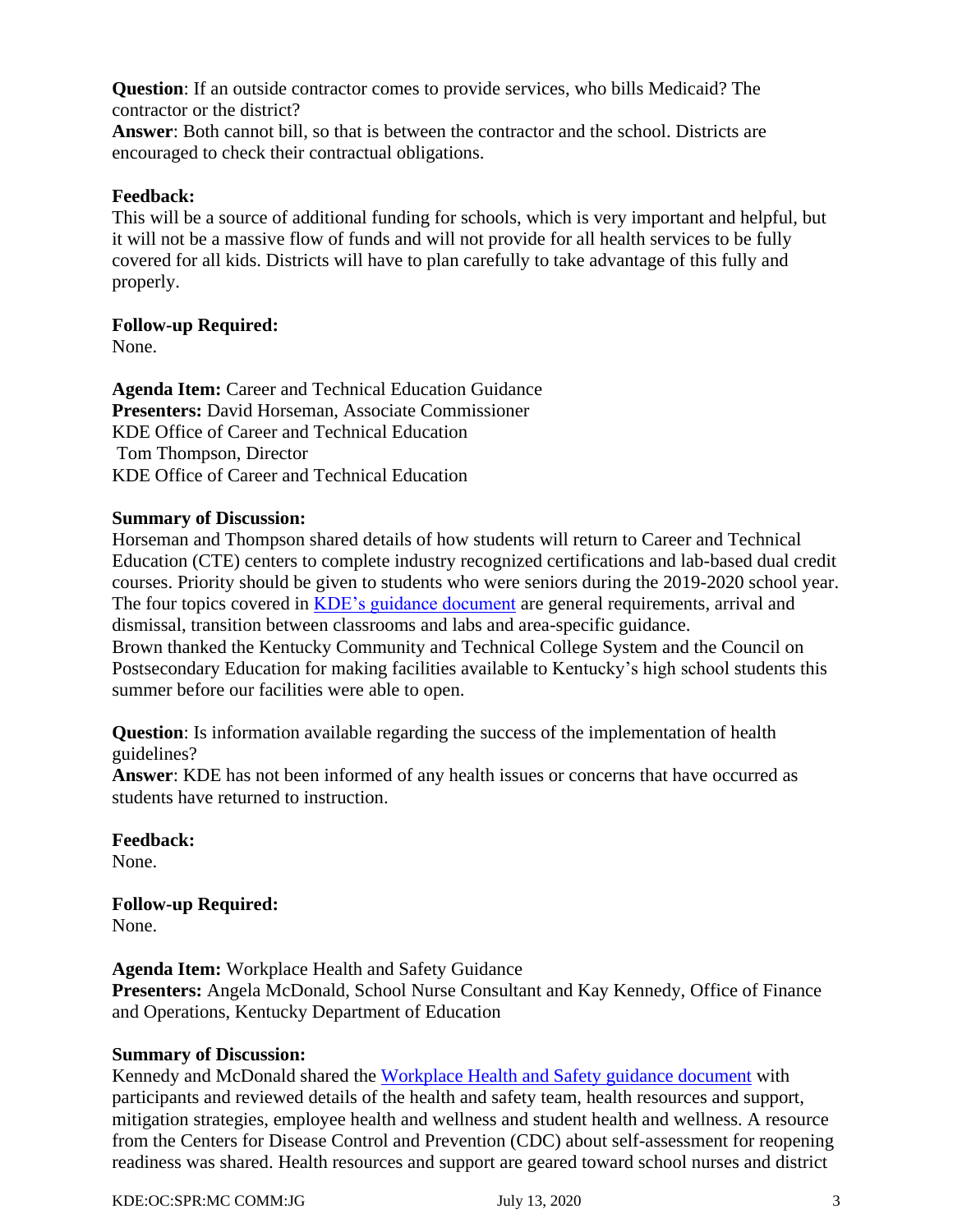health coordinators, and pull materials and best practices from national school health organizations together for district use.

**Question**: How will educator pay be handled if they must enter quarantine several times? **Answer**: KDE is working to allow districts more flexibility to grant additional emergency leave if they want to, similar to provisions in [20RS SB 177.](https://apps.legislature.ky.gov/record/20rs/sb177.html#amendments)

**Question**: If a student tests positive for COVID-19, completes quarantine and tests negative, what documentation is needed for return? Is there a signatory requirement? **Answer**: It is a local decision. Districts should work with their local health departments to determine their requirements. The [Healthy at School](https://education.ky.gov/comm/Documents/Safety%20Expectations_FINAL%20DOC.pdf) guidance states clearance is needed from the health care provider or local health department.

**Question**: Schools may encounter problems when students have a fever due to non-COVID illnesses, such as colds, influenza or chicken pox. Is it mandated that schools require students to quarantine for 10 days for such illnesses?

**Answer**: Students who remain fever-free for three days and exhibit no other symptoms may return to school. If within those three days another illness presents, like influenza or chicken pox, schools should follow the protocol for that illness. If symptoms persist and the student tests positive for COVID-19, schools should follow the COVID-19 protocol.

**Question**: Is there a guideline that prevents teachers from wearing shields rather than masks? **Answer**: The face mask is the most effective at keeping a person from spreading germs. The shield protects from getting germs. The shield is better than nothing if a medical condition prevents the use of a mask, but masks are better.

**Feedback:** None.

**Follow-up Required:** None.

**Agenda Item:** Updates from the Department for Public Health (DPH) **Presenters:** Dr. Connie White, DPH Deputy Commissioner Dr. Emily Messerli, DPH Branch Manager

#### **Summary of Discussion:**

White clarified discussion of medical exemptions for masks. Very few people are truly unable to wear masks due to medical conditions. Students with mild asthma may feel uncomfortable at first, so they should practice wearing a mask before school begins. Medical professionals routinely wear face masks for 8 hours per day.

**Question**: Primary teachers are concerned about their teaching abilities when students are unable to see their mouths. Do you have recommendations to help primary teachers? **Answer**: Everything will be different this year, including teaching. Adjustments will occur during this time and it will be challenging, but the alternative is to not protect each other against the spread of this virus.

**Question:** Are there concerns with masks with acrylic or plastic inserts that make the mouth visible?

**Answer**: Dr. White has not seen research on the clear masks but feels like they could be very useful.

KDE:OC:SPR:MC COMM:JG July 13, 2020 4